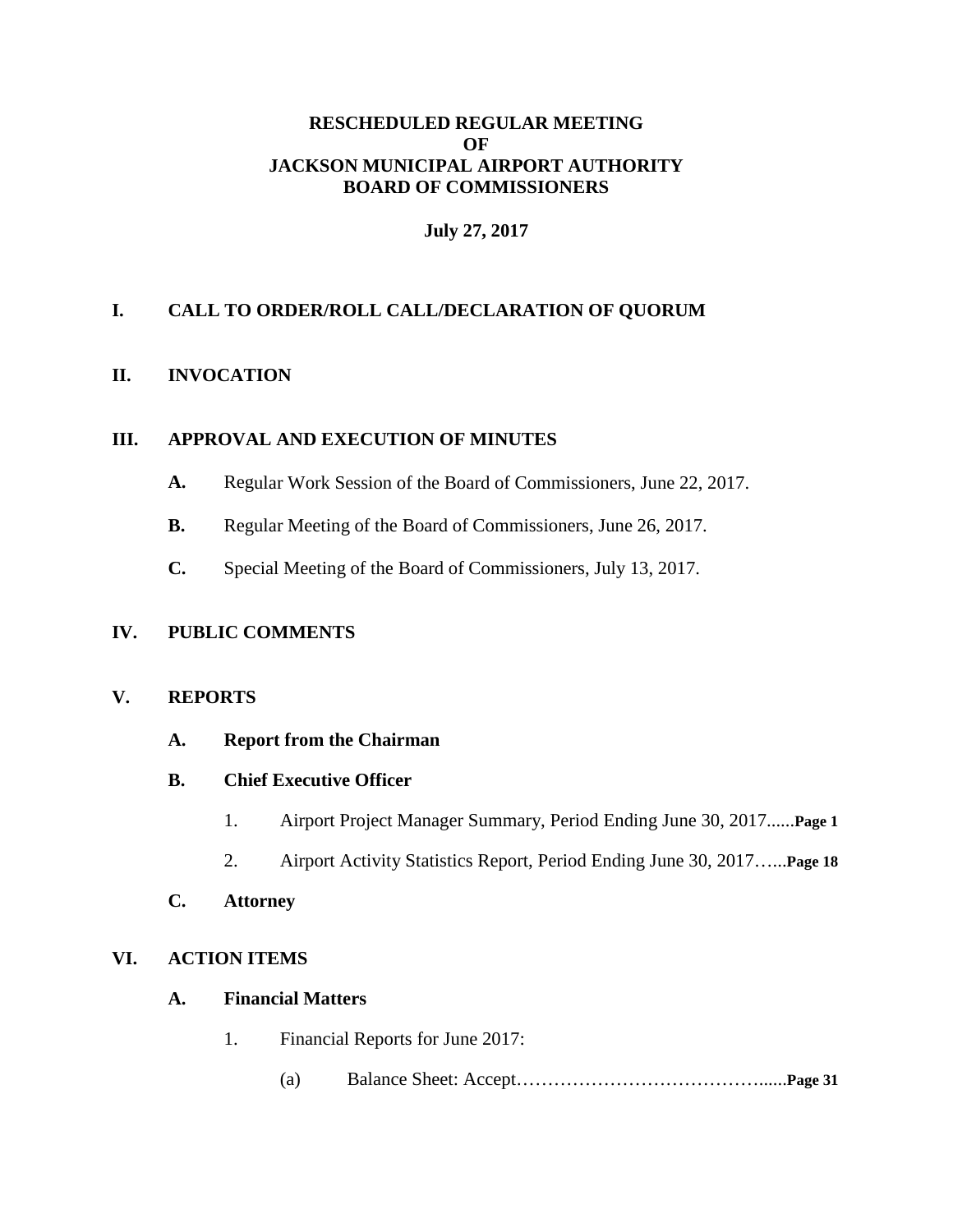| (b) |                                                                   |  |
|-----|-------------------------------------------------------------------|--|
| (c) |                                                                   |  |
| (d) |                                                                   |  |
|     | Fiscal Year 2018 Operating and Maintenance Budget and Fiscal Year |  |

2018 Capital Budget, JMAA: Approve ("O&M")………………….**Page 43**

3. Bond Refunding Alternatives, JMAA: Authority to Accept Proposal and Execute an Agreement………………………………………………**Page 45**

### **B. Construction Projects**

- 1. On Call Quality Assurance and Testing Services, JMAA: Authorization to Solicit RFQs and Approval of Total Contract Amount …..........…...**Page 47**
- 2. Rehabilitation of Runway 11/29, HKS: Authority to Award Construction Contract (Gregory Construction Services, Inc.)….…………………**Page 51**

### **C. Procurements**

### **D. Service Agreements**

- 1. Air Service Development Consultants, JMAA: Authority to Reject Proposals and Authority to Solicit Proposals…………………………….**Page 55**
- 2. Air Service Development Consulting Services, JMAA: Authority to Extend the Contract (InterVISTAS Consulting, Inc)…..……………**Page 58**

### **E. Grants**

- 1. Federal Aviation Administration Grant, JMAA: Authority to Accept Grant Offer for JAN Rehabilitation of Taxiway Alpha, Phase 2 and Rehabilitation of Runway 11-29 at HKS……………………………**Page 61**
- 2. Mississippi Department of Transportation Grant, JMAA: Authority to Accept Grant Offer for JAN Rehabilitation of Taxiway Alpha, Phase 2 and Rehabilitation of Runway 11-29 at HKS……………………………**Page 63**

### **E. Other Matters**